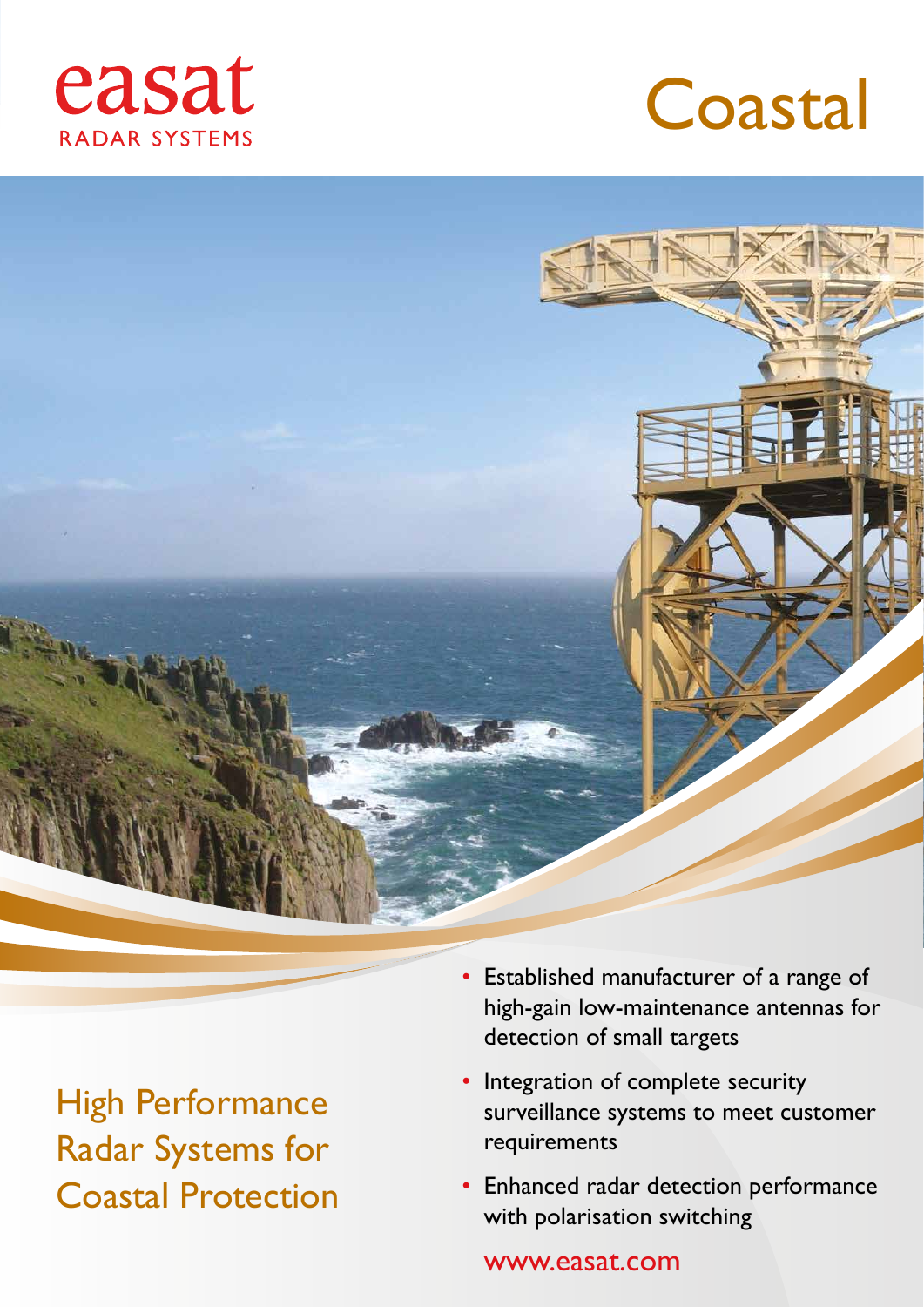## easat RADAR SYSTEMS

Easat was established in 1987 as a specialist independent company to design and build antennas and complete radar systems. Since then the Company, a subsidiary of Goodwin PLC, has established itself as market leader in the manufacture of bespoke high-performance commercial radar antennas. Easat also supplies radar sensors for land-based surveillance installations engaged in the detection and identification of sea and air targets.

Easat products are in service in many parts of the world - applications include: coastal surveillance for law enforcement and border protection; port approach and coastal traffic monitoring for coastguard services, port authorities and commercial organisations; offshore surveillance around sensitive facilities, notably oil and gas installations; air traffic monitoring and airport surface movement using permanent or transportable systems; military range safety.

Easat is able to provide complete solutions to include:

- Project management
- Site surveys
- Antenna tower design and manufacture
- Installation and commissioning services
- Control room displays
- Full integration with other security sensors to provide multi-layer surveillance systems
- Maintenance

## Easat provides complete turn-key radar sensor systems for:

- Protection of Exclusive Economic Zone
- Surveillance for Maritime law enforcement and illegal activities
- Port Approach Control Radar



## For long-range detection of...

- 
- Large vessels High-speed launches
- Rigid inflatable boats Fishing boats



- Over 20 years experience in providing radar systems tailored to customers requirements
- Low maintenance and high reliability

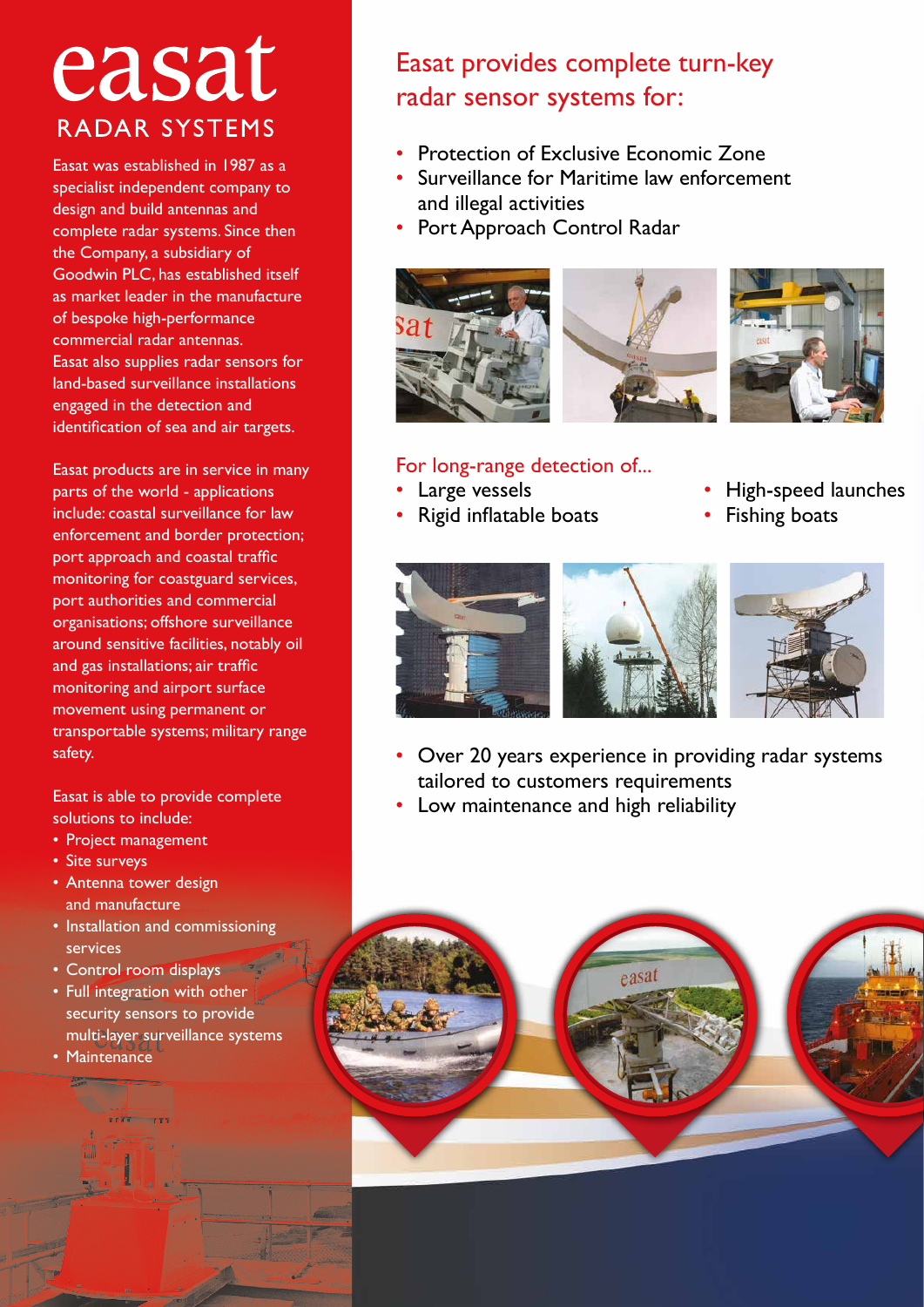- Easat is market leader in the manufacture of cost-effective bespoke surveillance radars for the detection of small targets in all weather conditions.
- Independent evaluation by a leading defence research company identified the Easat solution as offering superior detection performance against small targets, compared to other commercial radar manufacturers.



- Operation under harsh environmental conditions.
- Open architecture allows the Easat antenna range to be used with traditional magnetron or the latest advance solid state transceivers and be integrated in to existing radar processing and tracking systems.
- Site survey, tower assembly design and full consultation service provided by Easat's knowledgable, experienced and dedicated staff.